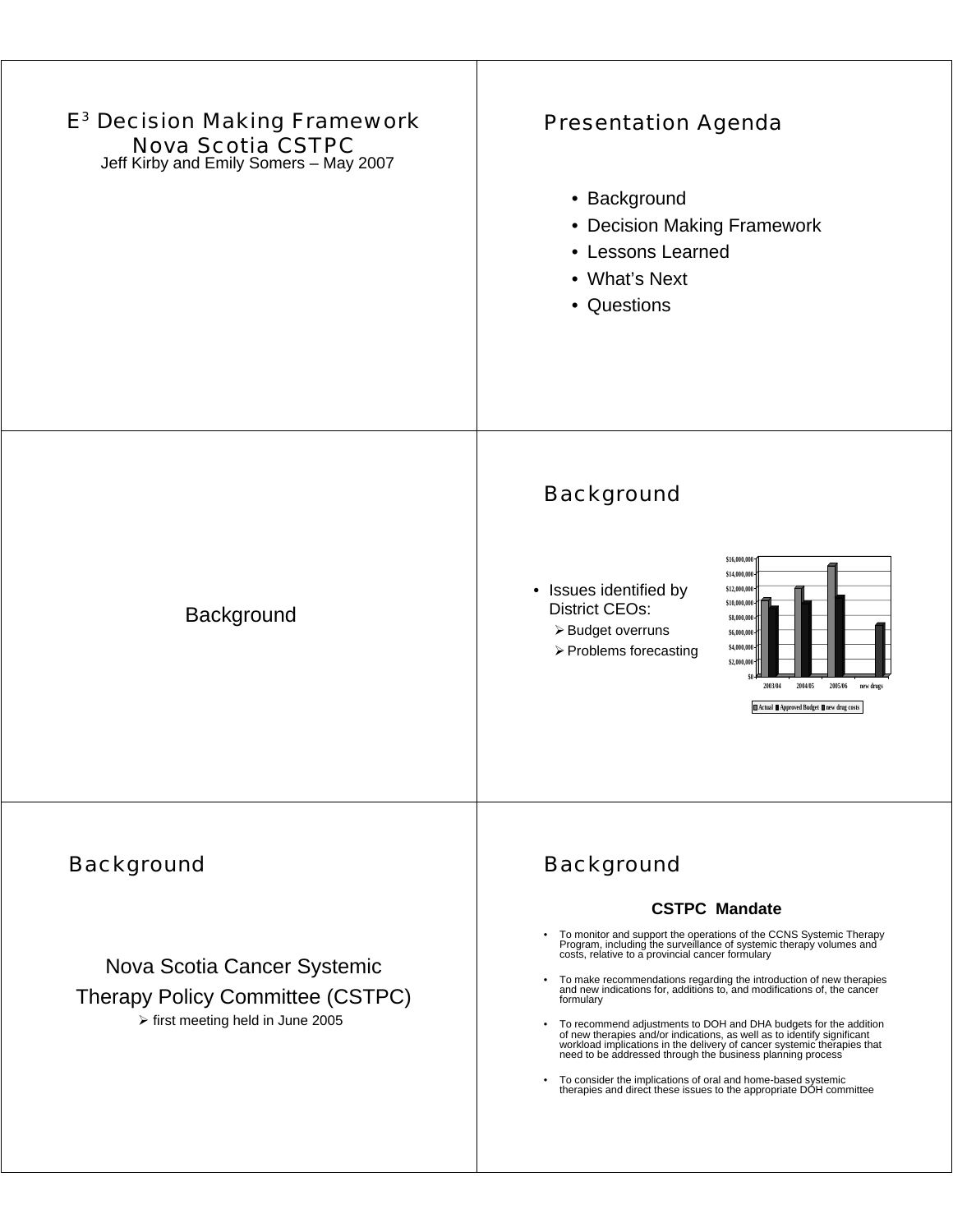| <b>Background</b>                                                                                                                                                                                                                                                                                    | <b>Background</b>                                                                                                                                                                                                                                                                                                                                                                                                                                                                                                                                                                    |
|------------------------------------------------------------------------------------------------------------------------------------------------------------------------------------------------------------------------------------------------------------------------------------------------------|--------------------------------------------------------------------------------------------------------------------------------------------------------------------------------------------------------------------------------------------------------------------------------------------------------------------------------------------------------------------------------------------------------------------------------------------------------------------------------------------------------------------------------------------------------------------------------------|
| • CSTPC - first recommendations January 2006<br>• Identified gaps/deficiencies:<br>• Committee membership<br>- Health economist<br>- Heath care ethicist<br>- Relevant stakeholders, i.e., persons with cancer,<br>participants from other health sectors<br>• Comprehensive decision making process | • Health economist and health care ethicist<br>added to the Committee in April 2006<br>• Collaborative development of an evidence-,<br>economics- and ethics-informed decision<br>making framework                                                                                                                                                                                                                                                                                                                                                                                   |
| <b>Decision Making Framework</b>                                                                                                                                                                                                                                                                     | <b>Decision Making Framework</b><br>• Initial framework draft completed June 2006<br>• Used for the review of four therapies to date:<br>2 approved; 1 rejected; and 1 pending<br>• Evolutionary, reiterative development process                                                                                                                                                                                                                                                                                                                                                    |
| E <sup>3</sup> Decision Making Framework <sup>®</sup><br><b>Oncology Therapies Version</b>                                                                                                                                                                                                           | <b>Purpose</b><br>• To promote and facilitate evidence-, economics- and<br>ethics-informed decision making by the 'right'<br>stakeholders in the making of recommendations to the<br>Deputy Minister of Health regarding the public funding<br>of cancer therapies<br>• To respect collaboratively-established process values*<br>that have been actively incorporated into the decision<br>making framework, i.e., inclusiveness, collaboration,<br>accountability, transparency, consistency and<br>procedural fairness<br>*Chosen by NS CSTPC: promote regional contextualization |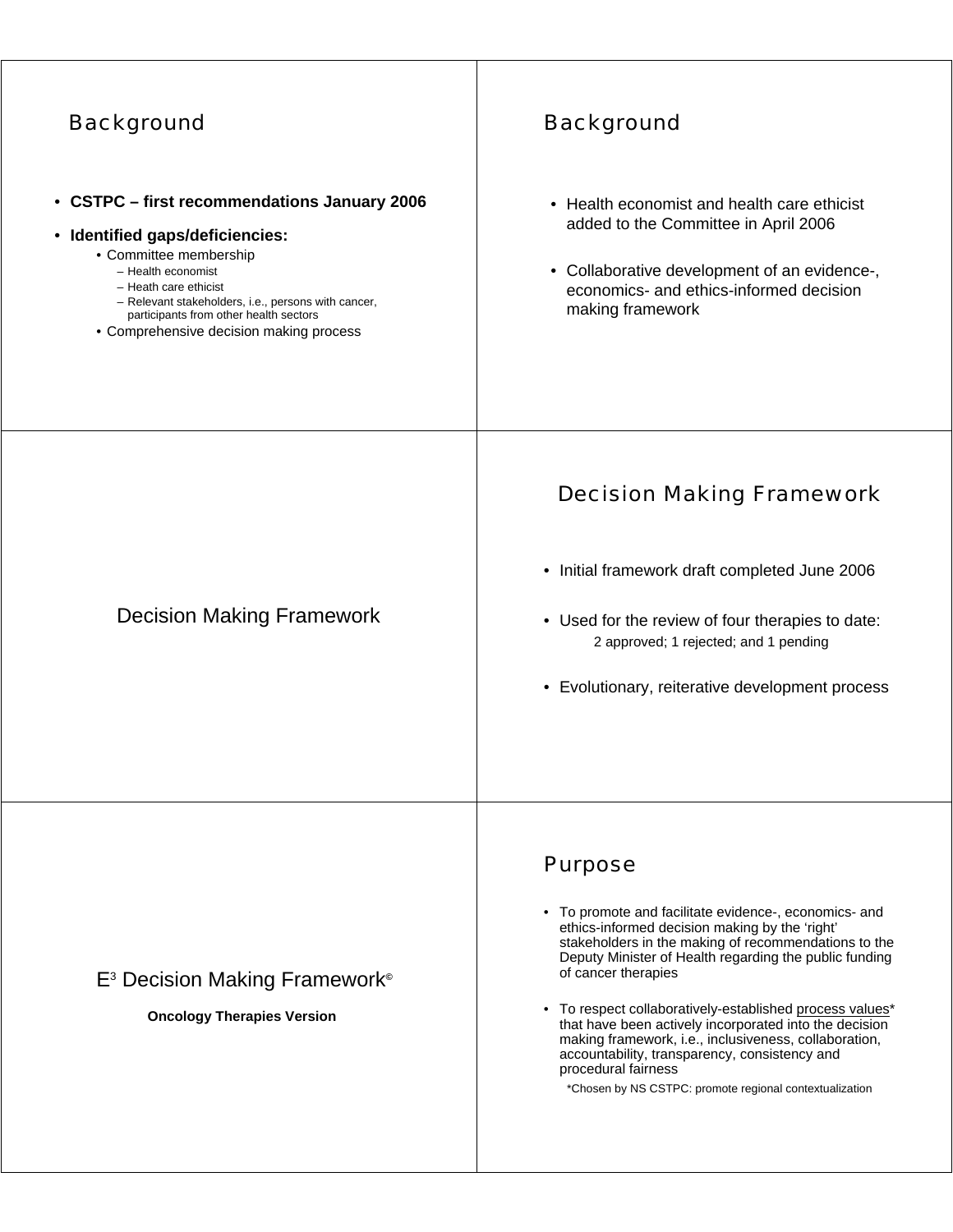## Step 1. Conflicts of Interest

- Acknowledgement and active management by the Chair of any conflicts of interest of individual Committee members with regard to the considered therapy, e.g.,
	- Financial shareholding in pharmaceutical company that holds patent for and/or produces therapy

#### Step 2. Review of Voting Process

- A Committee quorum is required for use of the framework
- Decisions re. funding recommendations are made by majority vote as determined by secret, electronic ballot conducted by the Chair one week after use of the framework; Committee members who actively participate in use of the framework are required to vote within one week of receiving their ballots; members who do not participate do not vote; the Chair votes in the event of a tie

#### Step 3. Substantive Values and Principles

- Reflect on collaboratively-established substantive values and principles\* that are to inform, and act as foundational ethics criteria for, decision making:
	- Beneficence/nonmaleficence
	- Health equity
	- Efficiency
	- Sustainability
	- Justice
	- \*Chosen by NS CSTPC: promote regional contextualization
- Pay attention to how these values and principles may conflict and lead to competing obligations

### Substantive Vs & Ps

- Beneficence/nonmaleficence
	- Benefit, and reduce burdens to, persons living-with-cancer and their families/ intimate others
	- Benefit, and reduce harms to, the 'health' (WHO: "state of …physical, mental and social well-being") of all citizens

### Substantive Vs & Ps

- Health Equity
	- WHO: "*a fair chance for all"*
	- Obligation to reduce disparities among individuals and groups of persons in:
		- Opportunities for (good) 'health'
		- Access to health care

#### Substantive Vs & Ps

- Efficiency
	- Carefully consider in decision making:
		- The efficacy and clinical relevance of the therapy
		- The cost-effectiveness of the considered therapy
	- Promote efficiency in the delivery of limited health resources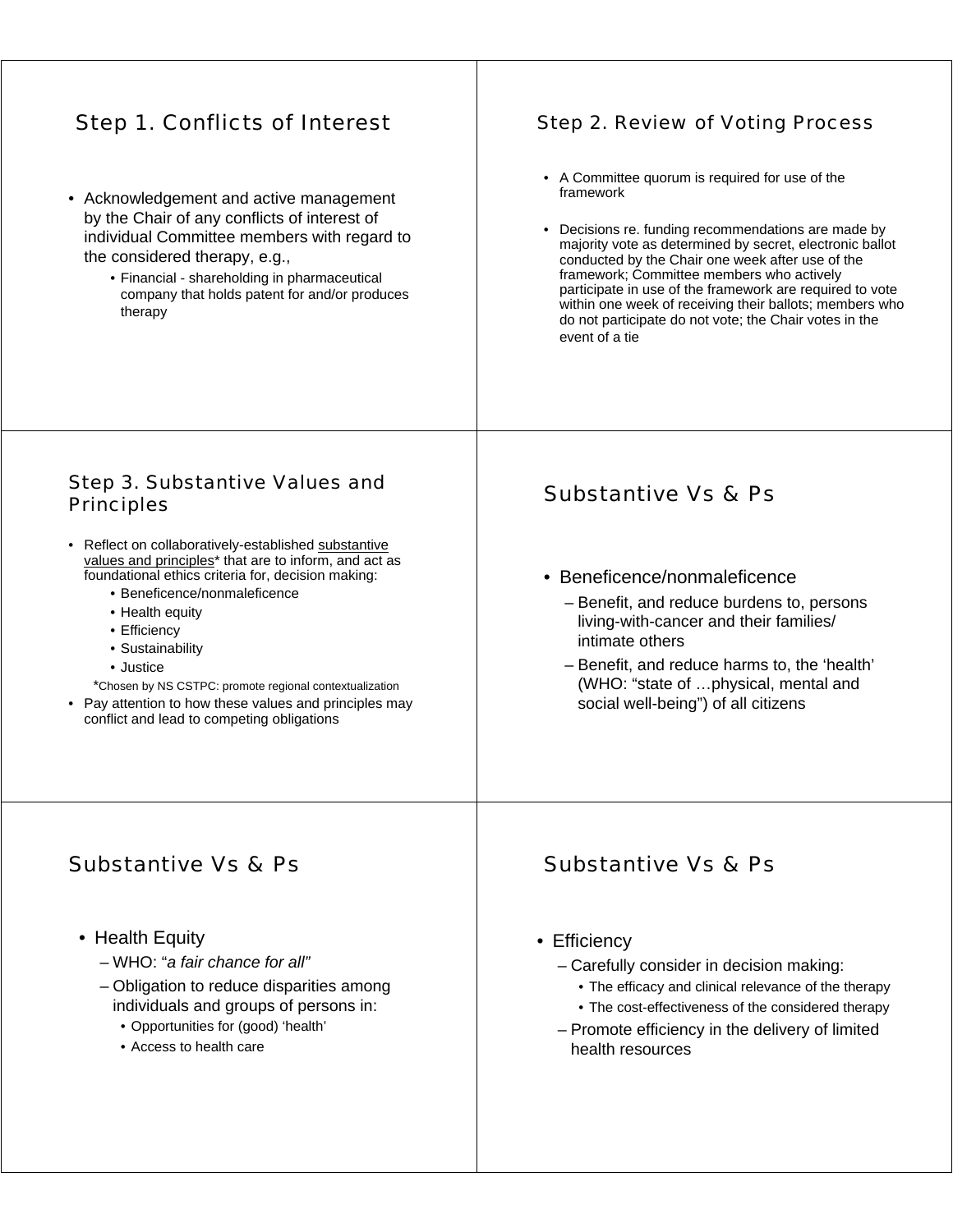## Substantive Vs & Ps

- Sustainability
	- Take into meaningful account:
		- The sustainability of resources for the therapy if funded (including drug-only costs and costs of human/infrastructure resources for therapy administration and management of toxicities/side effects, etc.)
		- The sustainability of global resources intended to meet the legitimate health care needs of all citizens
	- Anticipate future health care needs and challenges

# Substantive Vs & Ps

- Justice three relevant types of:
	- Distributive justice: distribute benefits and burdens fairly on the basis of health needs and available resources; in modern times, this entails allocation of limited health resources
	- Formal justice: treat individuals and groups of persons the same unless there is a demonstrable *relevant* difference between/among them that *should* be taken into account

# Substantive Vs & Ps

– Social justice: identify, and reflect on, the particular disadvantages and vulnerabilities of individuals and groups of persons who will be directly affected by the recommendation; determine ways to attend to, and reduce, social injustice in the decision making process and its outcomes

# Step 4. Clinical Presentation

- An invited clinical expert from the relevant cancer site team provides brief, 'understandable' descriptions of:
	- The relevant health condition (cancer) and its corresponding incidence/prevalence
	- The therapy and its known or theoretical mechanism(s) of action
	- The results of pivotal research studies and the related degree of knowledge certainty
	- The "Guidelines for Role of Therapy" established by the cancer site team and approved by the Oncology **Subcommittee**

# Step 5. Critical PE Appraisal

• The Committee's health economist provides an 'understandable' summary of his/her conclusions arising from a critical appraisal of the best available pharmacoeconomic analysis(es) of the therapy

## Step 6. Other Information

- Identify and discuss other relevant information, e.g.,
	- Social groups with high risk of the health condition and/or increased vulnerability to non-funding of the therapy
	- Current status of funding in other jurisdictions, e.g., other provinces, UK and Australia
	- The present provincial and Canadian 'social consensus' re. public funding of this and similar cancer therapies, if known or determinable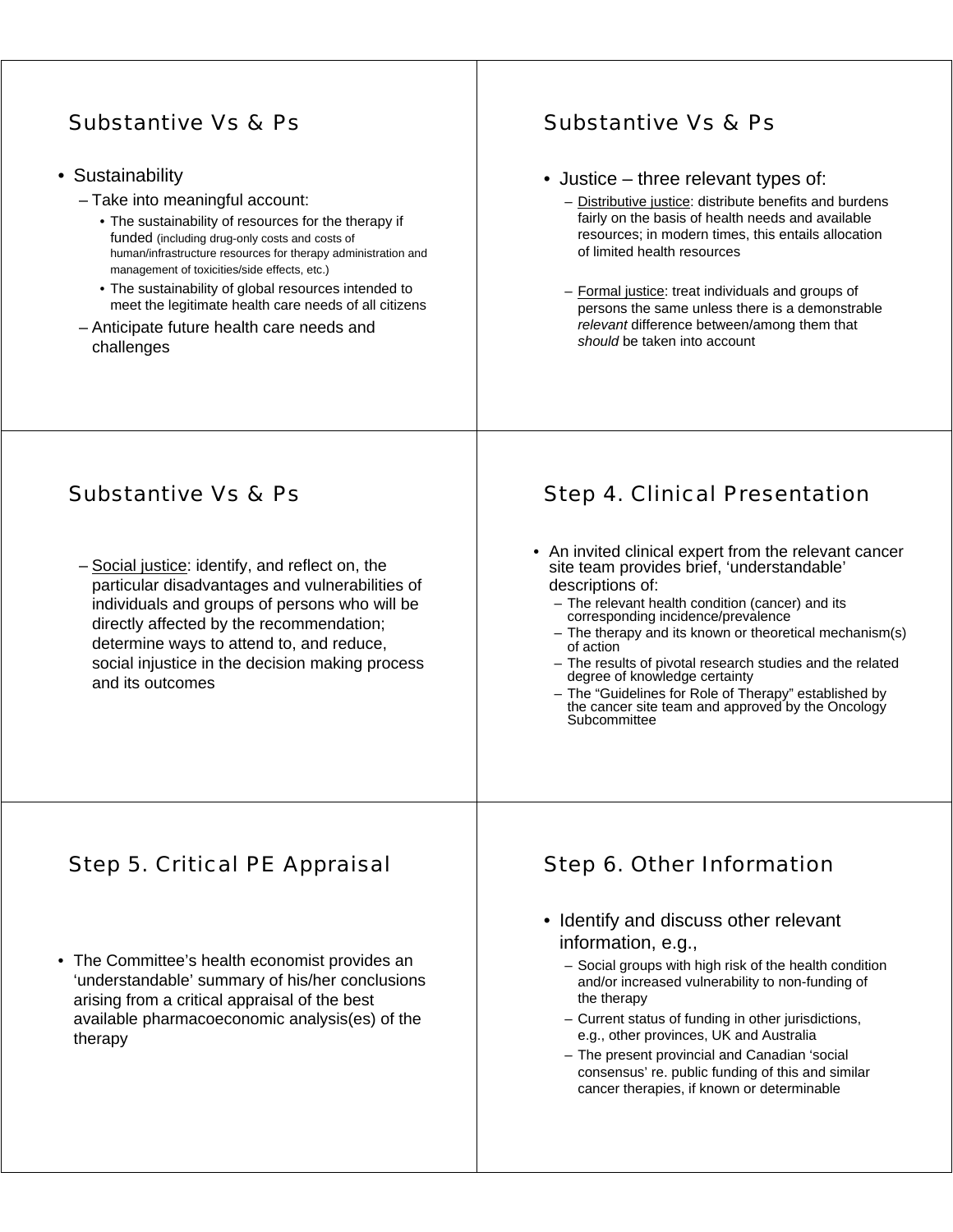### Step 7. Constraints

- Identify and acknowledge existing constraints on decision making, e.g.,
	- Limited provincial health resources 'a given'
	- Government mandates:
		- Provision of particular health services at prescribed volumes
		- Existing inter-provincial agreements
		- Established health care and funding priorities
	- Delays in release of operational funds due to budget implementation challenges, etc.
	- 'The Law' and Human Rights Legislation

### Step 8. Recommendation Options

| • Identify and discuss possible                                                                                                                                          |
|--------------------------------------------------------------------------------------------------------------------------------------------------------------------------|
| recommendation options, e.g.,                                                                                                                                            |
| - Approval of funding for use of therapy as per 'Guidelines<br>for Role of Therapy' established by the cancer site team                                                  |
| - Approval of funding for use of therapy with further<br>restrictions                                                                                                    |
| - Approval of 'in-between' options, e.g., partial coverage<br>with amount determined by sliding scale(s) of income<br>and/or other indices of disadvantage/vulnerability |
| - Denial of coverage                                                                                                                                                     |
| A. Take no further action                                                                                                                                                |
| B. Attempt to negotiate down cost with pharmaceutical<br>company provide                                                                                                 |

# Step 9. Analysis of Options

- A. Identify and consider projected benefits of each possible option
	- See benefits section of evidence column of Therapy Analysis Worksheet
		- E.g. for approval options: review of positive clinical outcome measures and quality-of-life benefits; consideration of anticipated savings from discontinuation of supplanted therapies

# Analysis of Options

- B. Identify and consider projected burdens of each possible option
	- See burdens section of evidence column of Therapy Analysis Worksheet
		- E.g., for approval options: review of anticipated, common toxicities/side effects of the therapy

# Analysis of Options

- C. Review of relevant pharmacoeconomic indicators, e.g.,
	- Drug-only cost per patient per median therapy duration
	- Anticipated human and infrastructure resource costs
	- Cost per gained QALY
	- Budget impact analysis

# Analysis of Options

- D. Review appropriate comparators
	- Member of Comparator Analysis Working Group provides a brief summary of actual (or projected) costs of selected, comparable (funded and nonfunded) cancer and non-cancer therapies, and, as appropriate, early intervention initiatives, e.g., nonfunded screening programs for the cancer
	- See Comparator Analysis Worksheet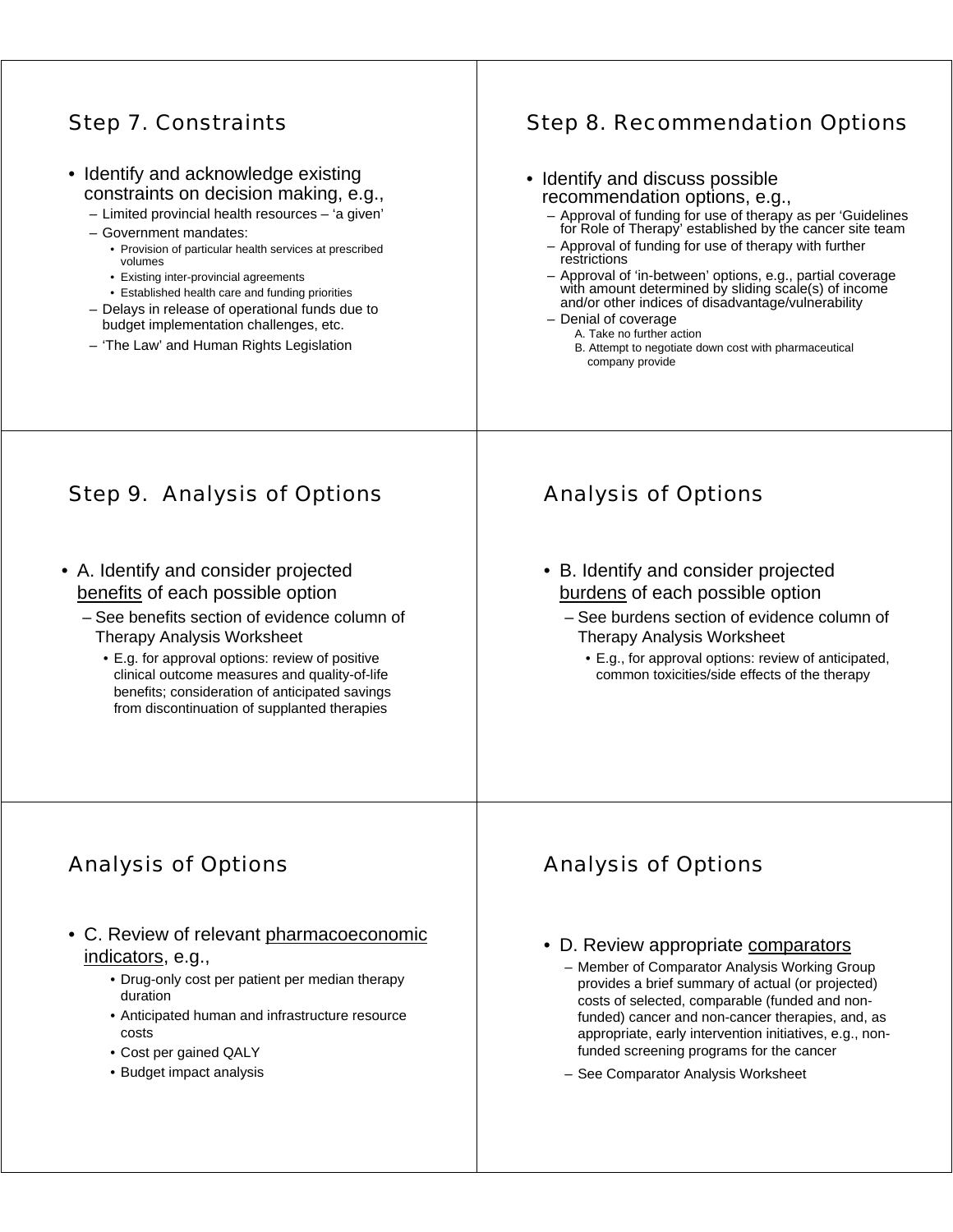# Analysis of Options

- E. Ethicist-facilitated discussion of the ethics dimensions, e.g.,
	- The degree of alignment of the possible recommendation options with the five substantive values and principles
	- Competing obligations arising from application of substantive values and principles
	- Competing legitimate interests: persons living-withcancer, health care providers/administrators, provincial citizens, etc.
	- Ethics concepts and issues of particular relevance

# Analysis of Options

• F. Chair-facilitated dialogue with the goal of synthesis and optimal balancing of the evidence, economics and ethics elements in the analysis and comparison of the possible recommendation options

#### Step 10. Determination of Recommendation (first of post-mtg. steps)

- As per step 2., the recommendation to the Deputy Minister is determined by majority vote through secret, electronic ballot
	- After the voting outcome is communicated to Committee members, minority dissenters have the option of submitting their opinions (and rationales for same) to the Chair; these are included in the Dissenting Opinion Appendix to the formal Report & Recommendation

#### Step 11. Report & Recommendation

- The Chair prepares a Report & Recommendation to the Deputy Minister, which includes:
	- The CSTPC's majority recommendation
	- The voting outcome in numbers, e.g., 9 to 4
	- A summary record of the key deliberations and balancing of evidence, economics and ethics in the analysis
	- As appropriate, a Dissenting Opinion Appendix
	- A suggested communication strategy and briefing notes (should the recommendation be accepted by the Deputy Minister)

## Step 12. Appeal Mechanism

- An appeal of the Deputy Minister's decision may be made by relevant stakeholders and/or members of the public (excluding CSTPC members)
- An independent Appeals Panel evaluates appeals on the basis of one or more of the following, specific criteria:
	- 1. The presence of new evidence (analysis provided by the relevant cancer site team)
	- 2. The demonstration of a significant error(s) in the use of the framework
	- 3. A significant, sustained reduction in cost of the therapy (which is guaranteed by the pharmaceutical company provider)
	- The Appeals Panel recommends to the Deputy Minister one of the following:
		- 1. Denial of the appeal, i.e., maintenance of the original decision
		- 2. Re-review of the therapy by the CSTPC through use of the framework

# Step 13. Follow Through

- The framework is reviewed and evaluated on a regular basis by the Committee with regard to:
	- Experiences with its use and the recognition of potential enhancements on the basis of new knowledge/insights and identified gaps/deficiencies
	- Consideration of serial recommendations to assess decision making consistency and the 'big picture' outcomes of the framework's application